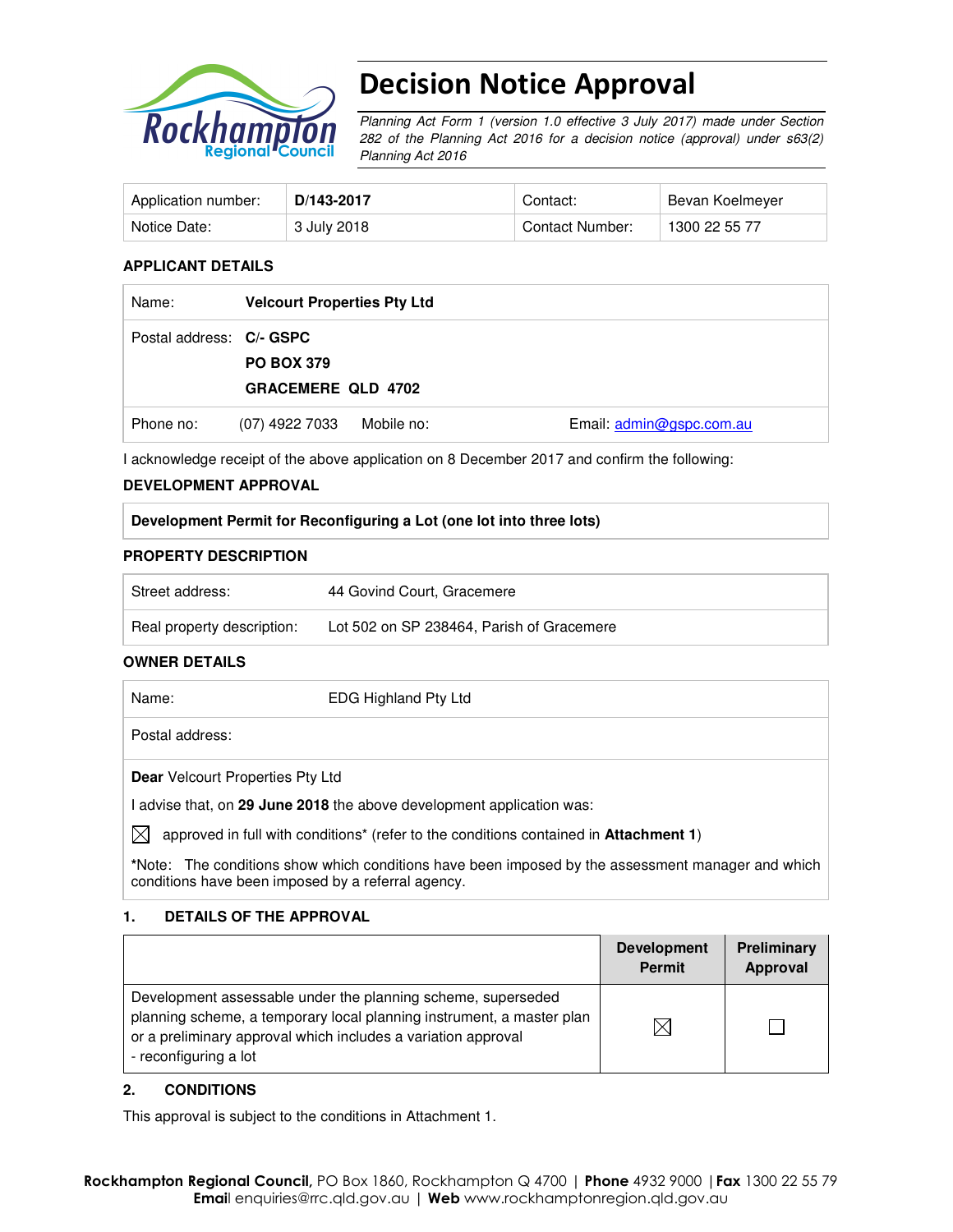#### **3. FURTHER DEVELOPMENT PERMITS REQUIRED**

Please be advised that the following development permits are required to be obtained before the development can be carried out:

| Type of development permit required | Subject of the required development permit |
|-------------------------------------|--------------------------------------------|
| <b>Operational Works</b>            | Site Works                                 |
|                                     | <b>Access Works</b>                        |
|                                     | <b>Water Works</b>                         |
|                                     | Sewerage Works                             |
|                                     | Inter-allotment Drainage Works             |

#### **4. REFERRAL AGENCIES**

The following Referral Agencies were activated by this application.

| For an application involving                                                                                               | Name of<br>agency                            | <b>Status</b> | <b>Address</b>                                           |  |  |  |
|----------------------------------------------------------------------------------------------------------------------------|----------------------------------------------|---------------|----------------------------------------------------------|--|--|--|
| STATE TRANSPORT INFRASTRUCTURE (State transport corridors and future State transport<br>corridors)                         |                                              |               |                                                          |  |  |  |
| Schedule 10, Part 9, Division 4, Subdivision 2, Table 1 - Reconfiguring a lot near a State transport<br>corridor           |                                              |               |                                                          |  |  |  |
| Development application for reconfiguring a<br>lot that is assessable development under<br>section 21, if-                 | Department of<br>Transport and<br>Main Roads | Concurrence   | Department of<br>Infrastructure, Local<br>Government and |  |  |  |
| (a) all or part of the premises are within 25m<br>of a State transport corridor; and                                       |                                              |               | Planning                                                 |  |  |  |
| (b) 1 or more of the following apply-                                                                                      |                                              |               | Online:                                                  |  |  |  |
| (i) the total number of lots is increased;                                                                                 |                                              |               | www.dilgp.qld.gov.au/                                    |  |  |  |
| (ii) the total number of lots adjacent to the<br>State transport corridor is increased;                                    |                                              |               | MyDAS <sub>2</sub>                                       |  |  |  |
| (iii) there is a new or changed access                                                                                     |                                              |               | Postal:                                                  |  |  |  |
| between the premises and the State<br>transport corridor;                                                                  |                                              |               | <b>PO Box 113</b>                                        |  |  |  |
| (iv) an easement is created adjacent to a<br>railway as defined under the Transport<br>Infrastructure Act, schedule 6; and |                                              |               | Rockhampton Qld<br>4700                                  |  |  |  |
| (c) the reconfiguration does not relate to<br>government supported transport<br>infrastructure                             |                                              |               |                                                          |  |  |  |

#### **5. THE APPROVED PLANS**

#### **The approved development must be completed and maintained generally in accordance with the approved drawings and documents:**

| Drawing/report title | Prepared by                                             | <b>Date</b>     | Reference<br>number       | <b>Version</b><br>/issue |
|----------------------|---------------------------------------------------------|-----------------|---------------------------|--------------------------|
| Survey Plan          | Gracemere Surveying and<br>Planning Consultants Pty Ltd | Undated         | SP291765,<br>Sheet 1 of 2 |                          |
| Plan of Development  | Covey Associates Pty Ltd                                | 31 January 2018 | 182154-R01                | <b>Issue A</b>           |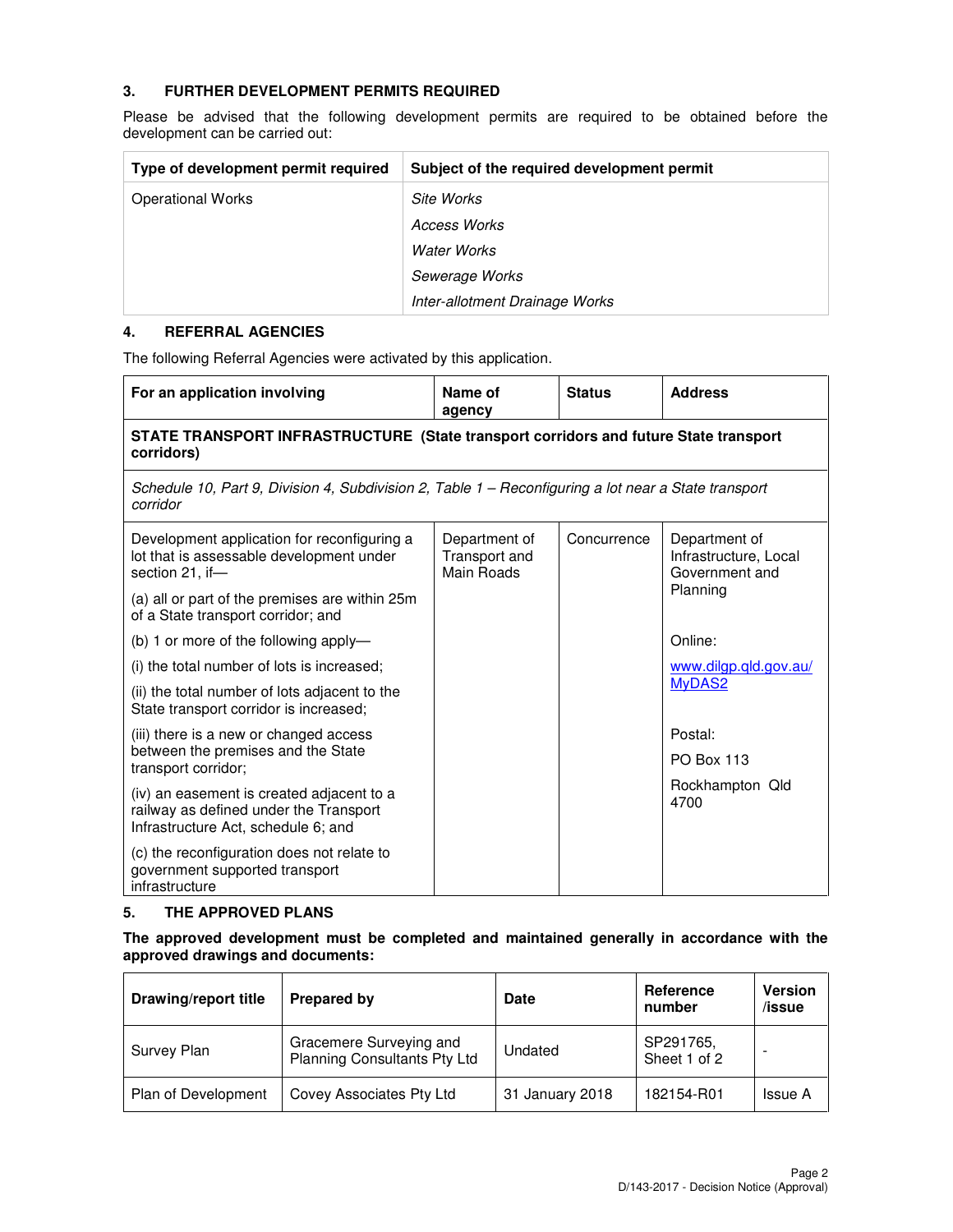#### **6. CURRENCY PERIOD FOR THE APPROVAL (S.85)**

The standard currency periods stated in section 85 of Planning Act 2016 apply to each aspect of development in this approval, if not stated in the conditions of approval attached.

| Description of the<br>development                  |                                                                                                                                                                                                                                                                                                                                                                                                                                                                                    | The proposed development is for Reconfiguring a Lot (one lot into three lots)                                                                                                                                                                                                                                                                             |  |  |
|----------------------------------------------------|------------------------------------------------------------------------------------------------------------------------------------------------------------------------------------------------------------------------------------------------------------------------------------------------------------------------------------------------------------------------------------------------------------------------------------------------------------------------------------|-----------------------------------------------------------------------------------------------------------------------------------------------------------------------------------------------------------------------------------------------------------------------------------------------------------------------------------------------------------|--|--|
| <b>Reasons for Decision</b>                        | a)                                                                                                                                                                                                                                                                                                                                                                                                                                                                                 | The development will result in lots of a sufficient size and dimension to<br>accommodate buildings commensurate with the purpose of the Low<br>Density Residential Zone.                                                                                                                                                                                  |  |  |
|                                                    | b)                                                                                                                                                                                                                                                                                                                                                                                                                                                                                 | The kerbside collection of waste can be achieved without a detrimental<br>effect to the safety or amenity of road or footpath users.                                                                                                                                                                                                                      |  |  |
|                                                    | C)                                                                                                                                                                                                                                                                                                                                                                                                                                                                                 | Assessment of the development against the relevant zone purpose,<br>planning scheme codes and planning scheme policies demonstrates<br>that the proposed development will not cause significant adverse<br>impacts on the surrounding natural environment, built environment and<br>infrastructure, community facilities, or local character and amenity; |  |  |
|                                                    | d)                                                                                                                                                                                                                                                                                                                                                                                                                                                                                 | The proposed development does not compromise the relevant State<br>Planning Policy; and                                                                                                                                                                                                                                                                   |  |  |
|                                                    | e)                                                                                                                                                                                                                                                                                                                                                                                                                                                                                 | On balance, the application should be approved because the<br>circumstances favour Council exercising its discretion to approve the<br>application even though the development does not comply with an<br>aspect of the assessment benchmarks.                                                                                                            |  |  |
| Assessment<br><b>Benchmarks</b>                    | The proposed development was assessed against the following assessment<br>benchmarks:                                                                                                                                                                                                                                                                                                                                                                                              |                                                                                                                                                                                                                                                                                                                                                           |  |  |
|                                                    | $\bullet$                                                                                                                                                                                                                                                                                                                                                                                                                                                                          | Low density residential zone code;                                                                                                                                                                                                                                                                                                                        |  |  |
|                                                    | ٠                                                                                                                                                                                                                                                                                                                                                                                                                                                                                  | Reconfiguring a lot code;                                                                                                                                                                                                                                                                                                                                 |  |  |
|                                                    | ٠                                                                                                                                                                                                                                                                                                                                                                                                                                                                                  | Access, parking and transport code;                                                                                                                                                                                                                                                                                                                       |  |  |
|                                                    | Stormwater management code;<br>٠                                                                                                                                                                                                                                                                                                                                                                                                                                                   |                                                                                                                                                                                                                                                                                                                                                           |  |  |
|                                                    |                                                                                                                                                                                                                                                                                                                                                                                                                                                                                    | Waste management code; and                                                                                                                                                                                                                                                                                                                                |  |  |
|                                                    |                                                                                                                                                                                                                                                                                                                                                                                                                                                                                    | Water and sewer code.                                                                                                                                                                                                                                                                                                                                     |  |  |
| <b>Compliance with</b><br>assessment<br>benchmarks |                                                                                                                                                                                                                                                                                                                                                                                                                                                                                    | The development was assessed against all of the assessment benchmarks<br>listed above and complies with all of these with the exceptions listed below.                                                                                                                                                                                                    |  |  |
|                                                    | <b>Assessment</b><br><b>Benchmark</b>                                                                                                                                                                                                                                                                                                                                                                                                                                              | Reasons for the approval despite non-compliance with<br>benchmark                                                                                                                                                                                                                                                                                         |  |  |
|                                                    | Reconfiguring<br>The development creates lots of a sufficient size and<br>a Lot Code<br>dimension to accommodate buildings commensurate with the<br>purpose of the Low Density Residential Zone. The site's<br>street frontage is of sufficient width to accommodate access<br>and services. The development will maintain the function and<br>amenity of the surrounding area.                                                                                                    |                                                                                                                                                                                                                                                                                                                                                           |  |  |
|                                                    | Waste<br>The application demonstrated at least two (2) waste bins can<br>be kept within the frontage of the site adjacent to the<br>Management<br>driveway. The additional one (1) general waste bin and three<br>Code<br>(3) recycling waste bins will either be accommodated within<br>the site's frontage using the access driveway or by utilising<br>kerbside area on an adjacent property frontage on Govind<br>Court. It is not anticipated to have a detrimental impact on |                                                                                                                                                                                                                                                                                                                                                           |  |  |

#### **7. STATEMENT OF REASONS**

the safety or amenity of road and footpath users.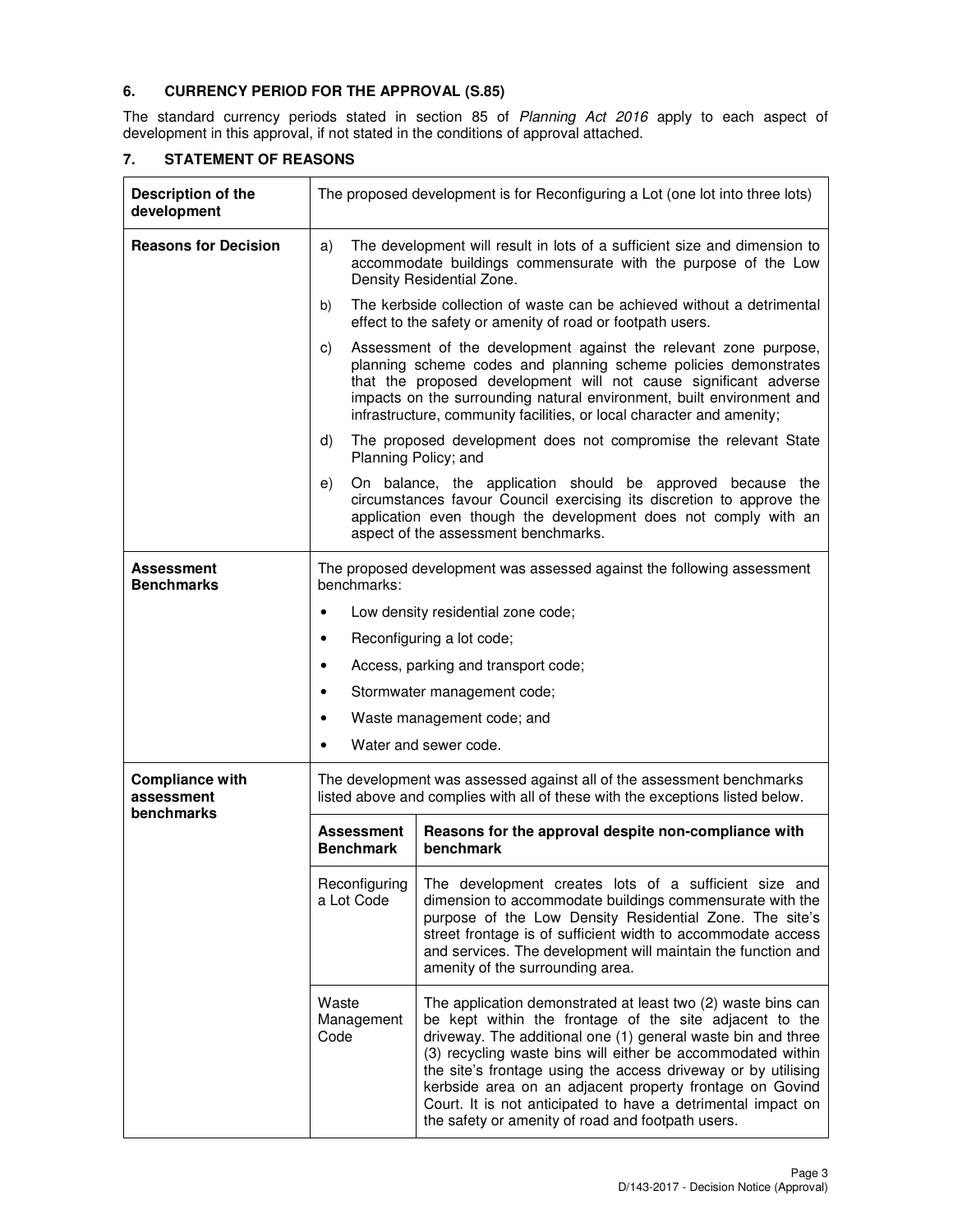| <b>Matters prescribed by</b><br>regulation | The State Planning Policy - Part E;<br>The Central Queensland Regional Plan; |
|--------------------------------------------|------------------------------------------------------------------------------|
|                                            | The Rockhampton Region Planning Scheme 2015; and                             |
|                                            | The common material, being the material submitted with the application.      |

#### **8. RIGHTS OF APPEAL**

The rights of an applicant to appeal to a tribunal or the Planning and Environment Court against a decision about a development application are set out in chapter 6, part 1 of the Planning Act 2016. For particular applications, there may also be a right to make an application for a declaration by a tribunal (see chapter 6, part 2 of the Planning Act 2016).

## Appeal by an applicant

An applicant for a development application may appeal to the Planning and Environment Court against the following:

- the refusal of all or part of the development application
- a provision of the development approval
- the decision to give a preliminary approval when a development permit was applied for
- a deemed refusal of the development application.

An applicant may also have a right to appeal to the Development tribunal. For more information, see schedule 1 of the Planning Act 2016.

The timeframes for starting an appeal in the Planning and Environment Court are set out in section 229 of the Planning Act 2016.

**Attachment 2** is an extract from the Planning Act 2016 that sets down the applicant's appeal rights and the appeal rights of a submitter.

#### **9. WHEN THE DEVELOPMENT APPROVAL TAKES EFFECT**

This development approval takes effect:

From the time the decision notice is given – if there is no submitter and the applicant does not appeal the decision to the court.

Or

When the submitter's appeal period ends  $-$  if there is a submitter and the applicant does not appeal the decision to the court.

Or

Subject to the decision of the court, when the appeal is finally decided  $-$  if an appeal is made to the court.

This approval will lapse unless substantially commenced within the above stated currency periods (refer to sections 85 of Planning Act 2016 for further details).

#### **10. ASSESSMENT MANAGER**

| Tarnya Fitzgibbon<br>Name:<br>Date: 3 July 2018<br>Signature:<br><b>COORDINATOR</b><br><b>DEVELOPMENT ASSESSMENT</b> |  |
|----------------------------------------------------------------------------------------------------------------------|--|
|----------------------------------------------------------------------------------------------------------------------|--|

C/C Department of State Development, Manufacturing, Infrastructure and Planning - RockhamptonSARA@dsdmip.qld.gov.au

#### **Attachment 1 – Conditions of the approval**

**Part 1 – Conditions imposed by the assessment manager** [Note: where a condition is imposed about infrastructure under Chapter 4 of the Planning Act 2016, the relevant provision of the Act under which this condition was imposed must be specified.]

#### **Part 2 – Conditions required by the referral agency response**

#### **Attachment 2—Extract on appeal rights**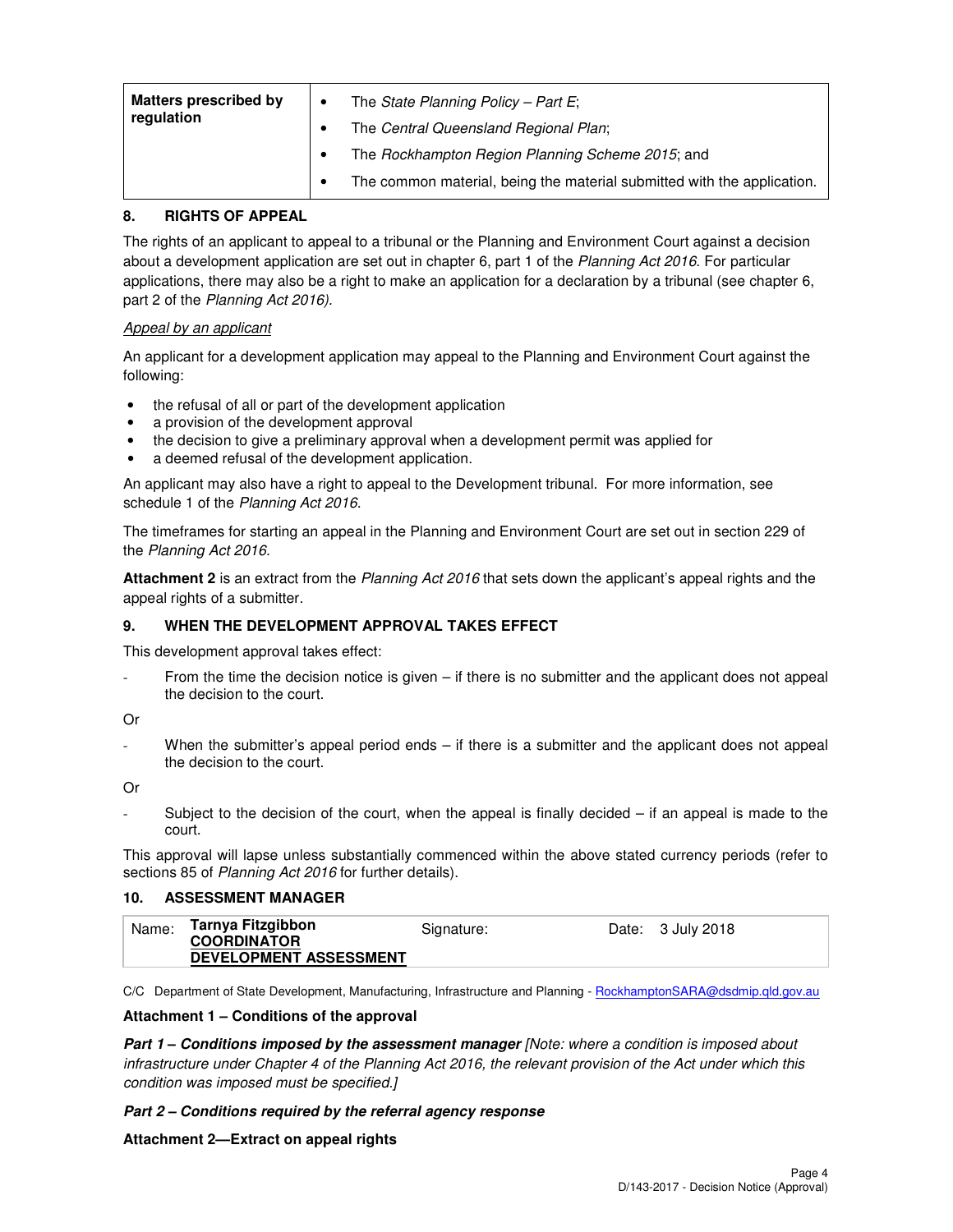

## **Attachment 1 – Part 1 Rockhampton Regional Council Conditions**

Planning Act 2016

- 1.0 ADMINISTRATION
- 1.1 The Developer and his employee, agent, contractor or invitee is responsible for ensuring compliance with the conditions of this development approval.
- 1.2 Where these Conditions refer to "Council" in relation to requiring Council to approve or to be satisfied as to any matter, or conferring on the Council a function, power or discretion, that role may be fulfilled in whole or in part by a delegate appointed for that purpose by the Council.
- 1.3 All conditions, works, or requirements of this development approval must be undertaken, completed, and be accompanied by a Compliance Certificate for any operational works required by this development approval:
	- 1.3.1 to Council's satisfaction;
	- 1.3.2 at no cost to Council; and
	- 1.3.3 prior to the issue of the Survey Plan Approval Certificate,

unless otherwise stated.

- 1.4 Infrastructure requirements of this development approval must be contributed to the relevant authorities, where applicable, at no cost to Council, prior to the issue of the Survey Plan Approval Certificate, unless otherwise stated.
- 1.5 The following further Development Permits must be obtained prior to the commencement of any works associated with their purposes:
	- 1.5.1 Operational Works:
		- (i) Site Works;
		- (ii) Access Works;
		- (iii) Water Works;
		- (iv) Sewerage Works; and
		- (v) Inter-allotment Drainage Works.
- 1.6 All works must be designed, constructed and maintained in accordance with the relevant Council policies, guidelines and standards, unless otherwise stated.
- 1.7 All engineering drawings/specifications, design and construction works must be in accordance with the requirements of the relevant Australian Standards and must be approved, supervised and certified by a Registered Professional Engineer of Queensland.
- 1.8 The access to Lot 502 must be via Easement A over Lot 501 and the access to Lot 503 must be via Easement A over Lot 501 and Easement B over Lot 502. Easement documents must accompany the Survey Plan for endorsement by Council, prior to the issue of the Survey Plan Approval Certificate.
- 2.0 APPROVED PLANS AND DOCUMENTS
- 2.1 The approved development must be completed and maintained generally in accordance with the approved plans and documents, except where amended by any condition of this development approval: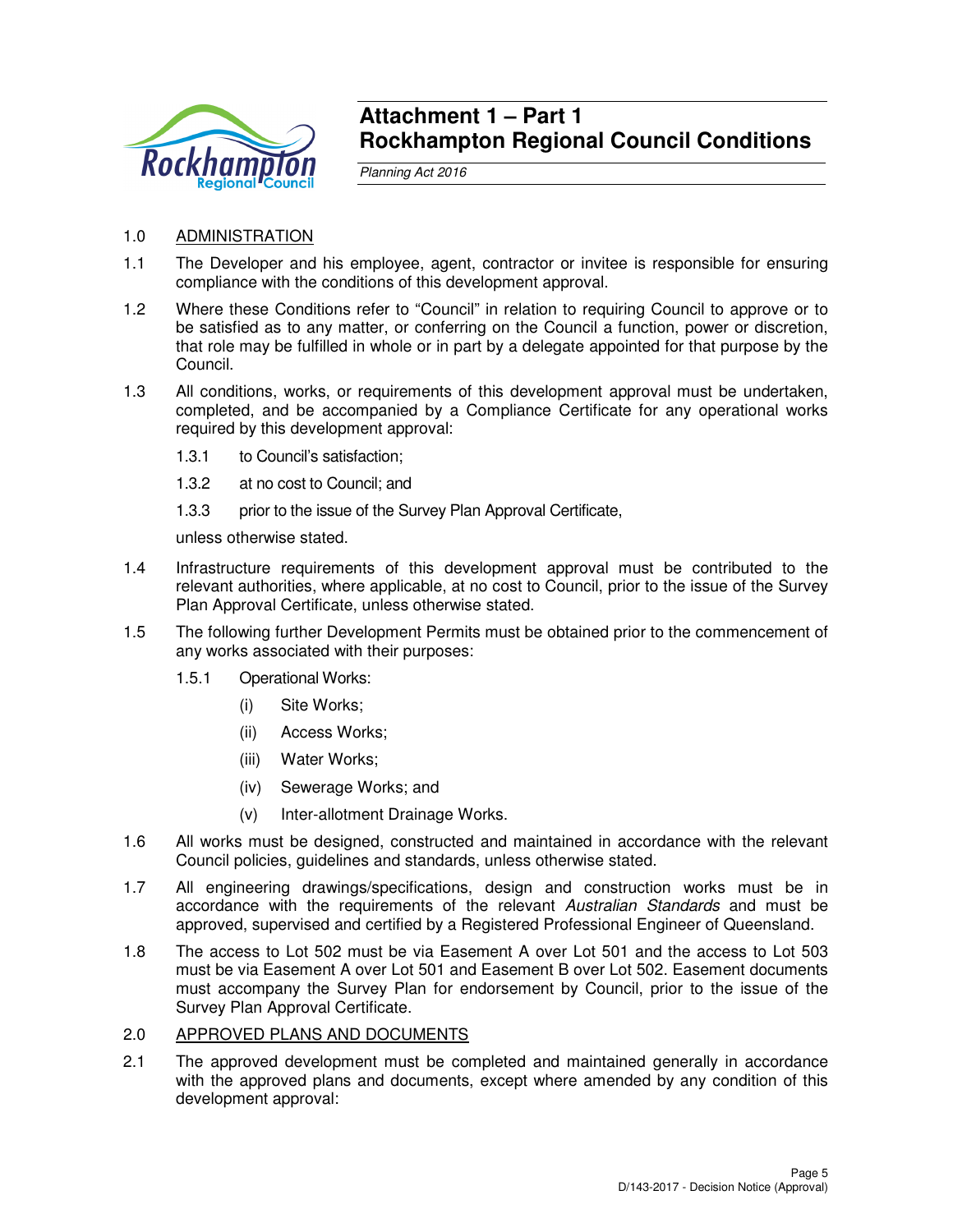| Drawing/report<br><u>title</u> | <b>Prepared by</b>                                                | Date            | Reference<br>number       | Version<br>/issue |
|--------------------------------|-------------------------------------------------------------------|-----------------|---------------------------|-------------------|
| Survey Plan                    | Gracemere Surveying and<br><b>Planning Consultants Pty</b><br>Ltd | Undated         | SP291765,<br>Sheet 1 of 2 |                   |
| Plan of<br>Development         | Covey Associates Pty Ltd                                          | 31 January 2018 | 182154-R01                | Issue A           |

- 2.2 Where there is any conflict between the conditions of this development approval and the details shown on the approved plans and documents, the conditions of this development approval must prevail.
- 2.3 Where conditions require the above plans or documents to be amended, the revised document(s) must be submitted for approval by Council prior to the submission of an application for a Development Permit for Operational Works.

## 3.0 ACCESS WORKS

- 3.1 A Development Permit for Operational Works (access works) must be obtained prior to the commencement of any access works required by this development approval.
- 3.2 All access works must be designed and constructed in accordance with the approved plans (refer to condition 2.1), and Capricorn Municipal Development Guidelines, and the provisions of a Development Permit for Operational Works (access works).
- 3.3 The access to proposed Lots 501 to 503 (inclusive) must be a minimum of five (5) metres wide, constructed using 100 millimetre thick reinforced concrete and be constructed from Govind Court for the full length of the access easement until the front boundary of proposed Lot 503.
- 3.4 All vehicular access to and from proposed Lots 501 to 503 (inclusive) must be via Govind Court only.

## 4.0 SEWERAGE WORKS

- 4.1 A Development Permit for Operational Works (sewerage works) must be obtained prior to the commencement of any sewerage works required by this development approval.
- 4.2 All sewerage works must be designed and constructed in accordance with the approved plans (refer to condition 2.1), Capricorn Municipal Development Guidelines, Water Supply (Safety and Reliability) Act 2008, Plumbing and Drainage Act 2002 and the provisions of a Development Permit for Operational Works (sewerage works).
- 4.3 All lots within the development must be connected to Council's reticulated sewerage network. Each lot must be provided with its own separate sewerage connection point, located wholly within its respective property boundary.
- 4.4 The existing sewerage connection point located in the southern corner of the existing lot must be retained to service proposed Lot 503.
- 4.5 A new sewerage connection point must be provided for proposed Lots 501 and 502 (inclusive) from the existing reticulated sewerage network.
- 4.6 Easements must be provided over all sewerage infrastructure located within private property. The easement location(s) and width(s) must be in accordance with the requirements of the Capricorn Municipal Development Guidelines.
- 4.7 Large trees must not be planted within one (1) metre of the centreline of any sewerage infrastructure; small shrubs and groundcover are acceptable.

#### 5.0 WATER WORKS

A Development Permit for Operational Works (water works) must be obtained prior to the commencement of any water works on the development site.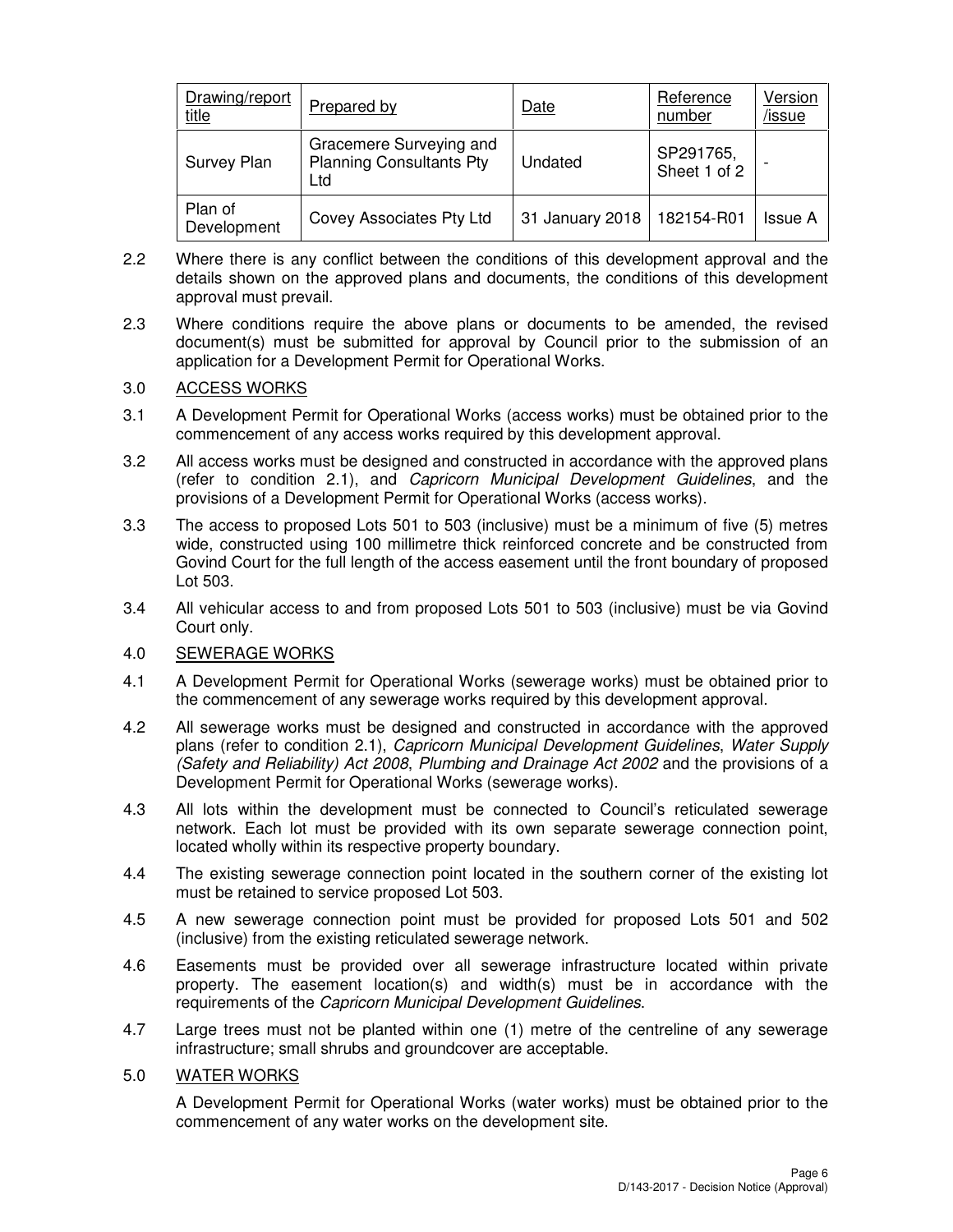Note: In lieu of obtaining a Development Permit for Operational Works (water works), if Fitzroy River Water are agreeable, the relevant water works required can be approved under a private works quote.

- 5.1 All water works must be designed and constructed in accordance with the approved plans (refer to condition 2.1), Capricorn Municipal Development Guidelines, Water Supply (Safety and Reliability) Act, Plumbing and Drainage Act and the provisions of a Development Permit for Operational Works (water works).
- 5.2 All lots within the development must be connected to Council's reticulated water network and each lot must be provided with its own separate water connection point.
- 5.3 The existing water connection point(s) must be retained, and if necessary upgraded, to service proposed Lot 503.
- 5.4 A road crossing water conduit and associated water service pipe-works under Govind Court must be provided, to service proposed Lots 501 and 502 (inclusive), in accordance with Capricorn Municipal Development Guidelines requirements.
- 5.5 An additional fire hydrant must be installed on the existing 100 millimetre diameter water main fronting the development site, located within Govind Court.

#### 6.0 INTER-ALLOTMENT DRAINAGE WORKS

- 6.1 A Development Permit for Operational Works (inter-allotment drainage works) must be obtained prior to the commencement of any drainage works required by this development approval.
- 6.2 All inter-allotment drainage works must be designed and constructed in accordance with the approved plans (refer to condition 2.1), Queensland Urban Drainage Manual, Capricorn Municipal Development Guidelines, sound engineering practice and the provisions of a Development Permit for Operational Works (inter-allotment drainage works).
- 6.3 A roof water connection point must be provided to proposed Lots 501 to 503 (inclusive) from the existing inter-allotment drainage located along the eastern boundary of the development site.

## 7.0 SITE WORKS

- 7.1 A Development Permit for Operational Works (site works) must be obtained prior to the commencement of any site works on the development site.
- 7.2 All earthworks must be undertaken in accordance with Australian Standard AS3798 "Guidelines on earthworks for commercial and residential developments".
- 7.3 Site works must be constructed such that they do not, at any time, in any way restrict, impair or change the natural flow of runoff water, or cause a nuisance or worsening to surrounding land or infrastructure.

## 8.0 ELECTRICITY

- 8.1 Underground electricity services must be provided to each lot in accordance with the standards and requirements of the relevant service provider.
- 8.2 Evidence that the new lot/s is/can be provided with electricity services from the relevant service provider must be provided to Council, prior to the issue of the Survey Plan Approval Certificate.

## 9.0 TELECOMMUNICATIONS

9.1 Underground telecommunications services must be provided to each lot in accordance with the standards and requirements of the relevant service provider. Unless otherwise stipulated by telecommunications legislation at the time of installation, this includes all necessary pits and pipes, and conduits that provide a connection to the telecommunications network.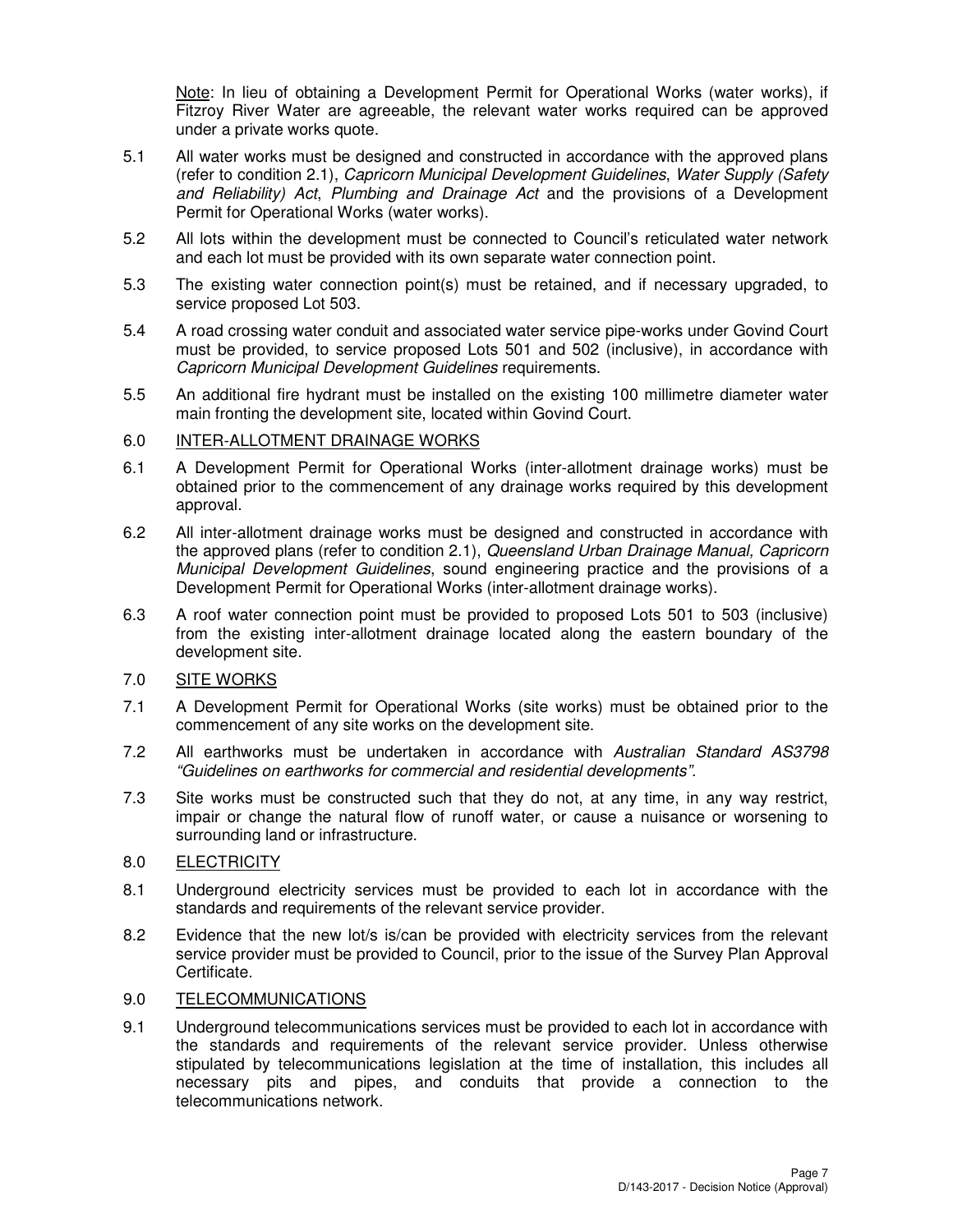9.2 Evidence that the new lot/s is/can be provided with telecommunications services from the relevant service provider must be provided to Council, prior to the issue of the Survey Plan Approval Certificate.

#### 10.0 ASSET MANAGEMENT

- 10.1 Any alteration necessary to electricity, telephone, water mains, sewerage mains, and/or public utility installations resulting from the development or in connection with the development, must be undertaken and completed at no cost to Council.
- 10.2 Any damage to existing stormwater, water supply and sewerage infrastructure, kerb and channel, pathway or roadway (including removal of concrete slurry from public land and Council infrastructure), that occurs while any works are being carried out in association with this development approval must be repaired at full cost to the developer. This includes the reinstatement of any existing traffic signs or pavement markings that may have been removed or damaged.
- 10.3 'As Constructed' information pertaining to assets to be handed over to Council and those which may have an impact on Council's existing and future assets must be provided prior to the issue of the Survey Plan Approval Certificate. This information must be provided in accordance with the Asset Design and As Constructed Manual (ADAC).

## 11.0 ENVIRONMENTAL

11.1 An Erosion Control and Stormwater Control Management Plan in accordance with the Capricorn Municipal Design Guidelines, must be implemented, monitored and maintained for the duration of the works, and until all exposed soil areas are permanently stabilised (for example, turfed, hydromulched, concreted, landscaped). The plan must be available on-site for inspection by Council Officers whilst all works are being carried out.

## 12.0 OPERATING PROCEDURES

12.1 All construction materials, waste, waste skips, machinery and contractors' vehicles must be located and stored or parked within the development site. Storage of materials, or parking of construction machinery or contractors' vehicles must not occur within Govind Court.

## ADVISORY NOTES

## NOTE 1. Aboriginal Cultural Heritage

It is advised that under section 23 of the Aboriginal Cultural Heritage Act 2003, a person who carries out an activity must take all reasonable and practicable measures to ensure the activity does not harm Aboriginal cultural heritage (the "cultural heritage duty of care"). Maximum penalties for breaching the duty of care are listed in the Aboriginal cultural heritage legislation. The information on Aboriginal cultural heritage is available on the Department of Aboriginal and Torres Strait Islander and Multicultural Affairs website www.datsima.qld.gov.au.

## NOTE 2. General Environmental Duty

General environmental duty under the *Environmental Protection Act 1994* prohibits unlawful environmental nuisance caused by noise, aerosols, particles, dust, ash, fumes, light, odour or smoke beyond the boundaries of the development site during all stages of the development including earthworks, construction and operation.

## NOTE 3. General Safety Of Public During Construction

The Work Health and Safety Act 2011 and Manual of Uniform Traffic Control Devices must be complied with in carrying out any construction works, and to ensure safe traffic control and safe public access in respect of works being constructed on a road.

## NOTE 4. Infrastructure Charges Notice

This application is subject to infrastructure charges in accordance with Council policies. The charges are presented on an Infrastructure Charges Notice.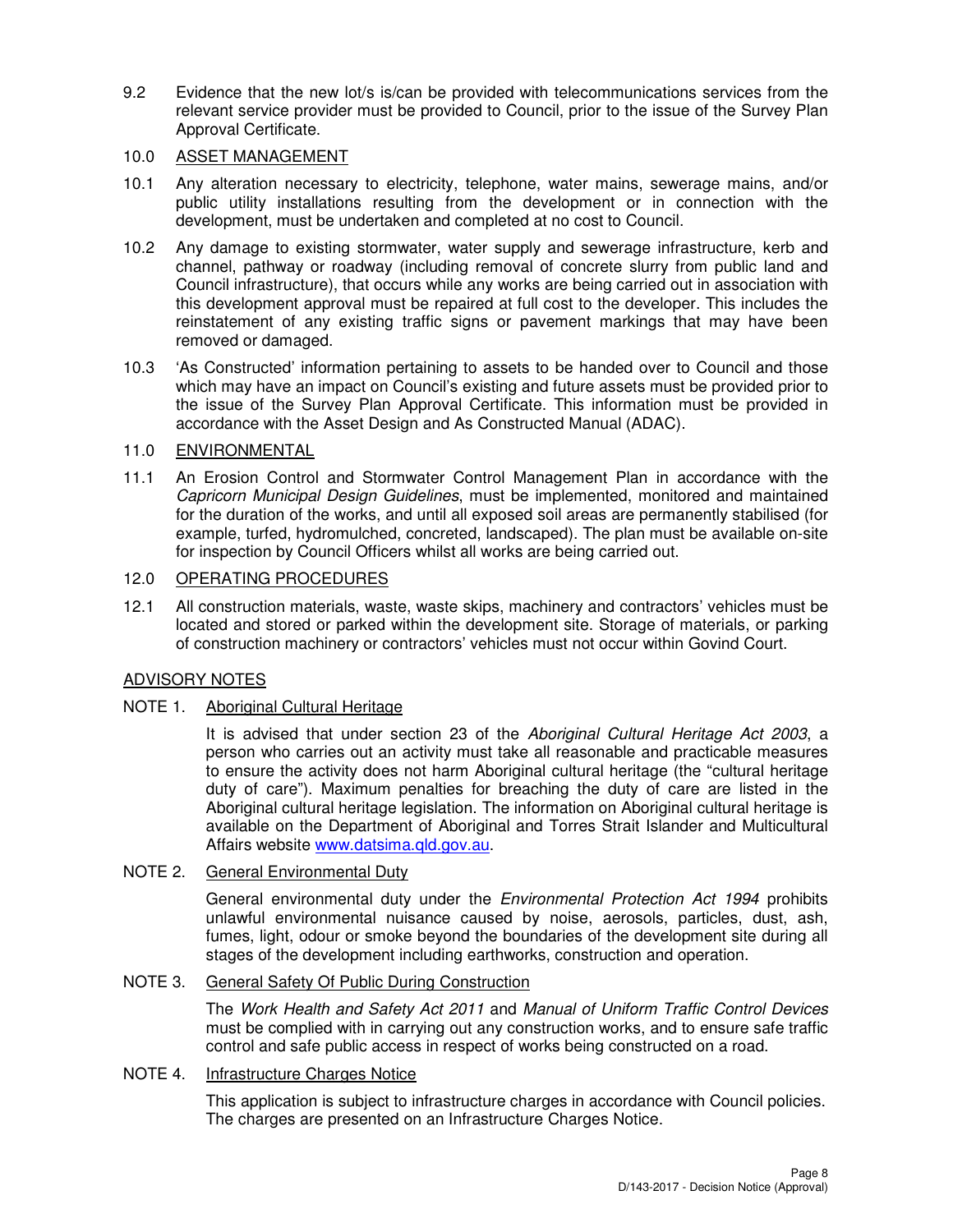

**Attachment 1 – Part 2 Referral Agency Conditions - Department of State Development, Manufacturing, Infrastructure and Planning** 

Planning Act 2016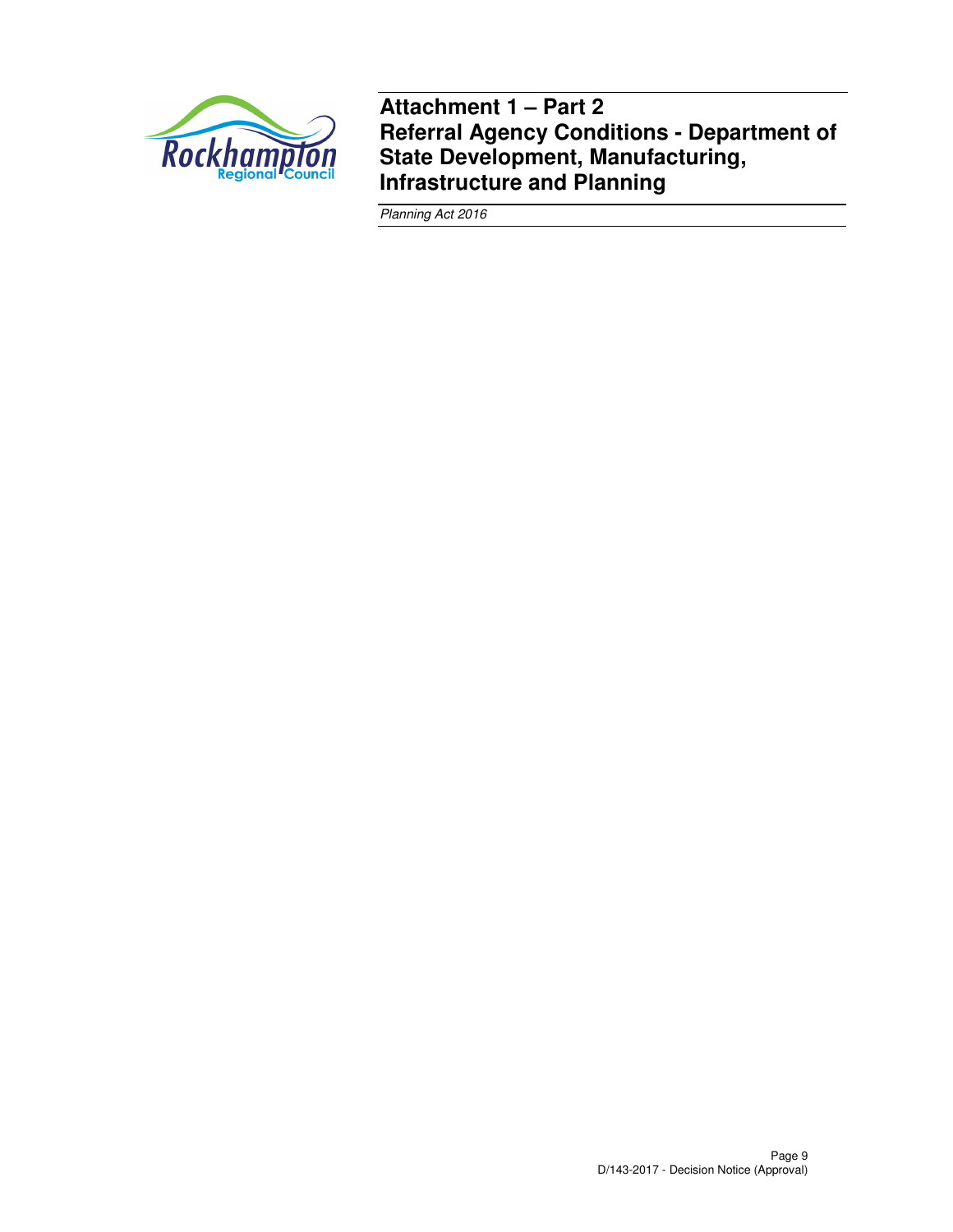

# **Attachment 2 - Appeal Rights**

PLANNING ACT 2016

The following is an extract from the Planning Act 2016 (Chapter 6)

#### **Appeal rights**

#### **229 Appeals to tribunal or P&E Court**

- (1) Schedule 1 states—
	- (a) matters that may be appealed to— (i) either a tribunal or the P&E Court; or (ii) only a tribunal; or (iii) only the P&E Court; and
	- (b) the person—
		- (i) who may appeal a matter (the **appellant**); and
		- (ii) who is a respondent in an appeal of the matter; and (iii) who is a co-respondent in an appeal of the matter; and
		- (iv) who may elect to be a co-respondent in an appeal of the matter.
- (2) An appellant may start an appeal within the appeal period.
- (3) The **appeal period** is—
	- (a) for an appeal by a building advisory agency—10 business days after a decision notice for the decision is given to the agency or
	- (b) for an appeal against a deemed refusal—at any time after the deemed refusal happens; or
	- (c) for an appeal against a decision of the Minister, under chapter 7, part 4, to register premises or to renew the registration of premises—20 business days after a notice is published under section 269(3)(a) or (4); or
	- (d) for an appeal against an infrastructure charges notice— 20 business days after the infrastructure charges notice is given to the person; or
	- (e) for an appeal about a deemed approval of a development application for which a decision notice has not been given—30 business days after the applicant gives the deemed approval notice to the assessment manager; or
	- (f) for any other appeal—20 business days after a notice of the decision for the matter, including an enforcement notice, is given to the person.
	- Note—

See the P&E Court Act for the court's power to extend the appeal period.

- (4) Each respondent and co-respondent for an appeal may be heard in the appeal.
- (5) If an appeal is only about a referral agency's response, the assessment manager may apply to the tribunal or P&E Court to withdraw from the appeal.
- (6) To remove any doubt, it is declared that an appeal against an infrastructure charges notice must not be about—
	- (a) the adopted charge itself; or
	- (b) for a decision about an offset or refund—
		- (i) the establishment cost of trunk infrastructure identified in a LGIP; or

(ii) the cost of infrastructure decided using the method

- included in the local government's charges resolution. **230 Notice of appeal**
- (1) An appellant starts an appeal by lodging, with the registrar of the tribunal or P&E Court, a notice of appeal that—
	- (a) is in the approved form; and
	- (b) succinctly states the grounds of the appeal.
- (2) The notice of appeal must be accompanied by the required fee.
- (3) The appellant or, for an appeal to a tribunal, the registrar must, within the service period, give a copy of the notice of appeal to—
- (a) the respondent for the appeal; and
- (b) each co-respondent for the appeal; and
- (c) for an appeal about a development application under schedule 1, table 1, item 1—each principal submitter for the development application; and
- (d) for an appeal about a change application under schedule 1, table 1, item 2—each principal submitter for the change application; and
- (e) each person who may elect to become a co-respondent for the appeal, other than an eligible submitter who is not a principal submitter in an appeal under paragraph  $(c)$  or  $(d)$ ; and
- (f) for an appeal to the P&E Court—the chief executive; and
- (g) for an appeal to a tribunal under another Act—any other person who the registrar considers appropriate.
- (4) The **service period** is—
	- (a) if a submitter or advice agency started the appeal in the P&E Court—2 business days after the appeal is started; or
	- (b) otherwise—10 business days after the appeal is started.
- (5) A notice of appeal given to a person who may elect to be a co-respondent must state the effect of subsection
- (6) A person elects to be a co-respondent by filing a notice of election, in the approved form, within 10 business days after the notice of appeal is given to the person*.*
- **231 Other appeals**
- (1) Subject to this chapter, schedule 1 and the P&E Court Act, unless the Supreme Court decides a decision or other matter under this Act is affected by jurisdictional error, the decision or matter is non-appealable.
- (2) The Judicial Review Act 1991, part 5 applies to the decision or matter to the extent it is affected by jurisdictional error.
- (3) A person who, but for subsection (1) could have made an application under the Judicial Review Act 1991 in relation to the decision or matter, may apply under part 4 of that Act for a statement of reasons in relation to the decision or matter.
- (4) In this section— **decision** includes—
	- (a) conduct engaged in for the purpose of making a decision; and
	- (b) other conduct that relates to the making of a decision; and
	- (c) the making of a decision or the failure to make a decision; and
	- (d) a purported decision; and
	- (e) a deemed refusal.

**non-appealable**, for a decision or matter, means the decision or matter—

- (a) is final and conclusive; and
- (b) may not be challenged, appealed against, reviewed, quashed, set aside or called into question in any other way under the Judicial Review Act 1991 or otherwise, whether by the Supreme Court, another court, a tribunal or another entity; and
- (c) is not subject to any declaratory, injunctive or other order of the Supreme Court, another court, a tribunal or another entity on any ground.

#### **232 Rules of the P&E Court**

- (1) A person who is appealing to the P&E Court must comply with the rules of the court that apply to the appeal.
- (2) However, the P&E Court may hear and decide an appeal even if the person has not complied with rules of the P&E Court.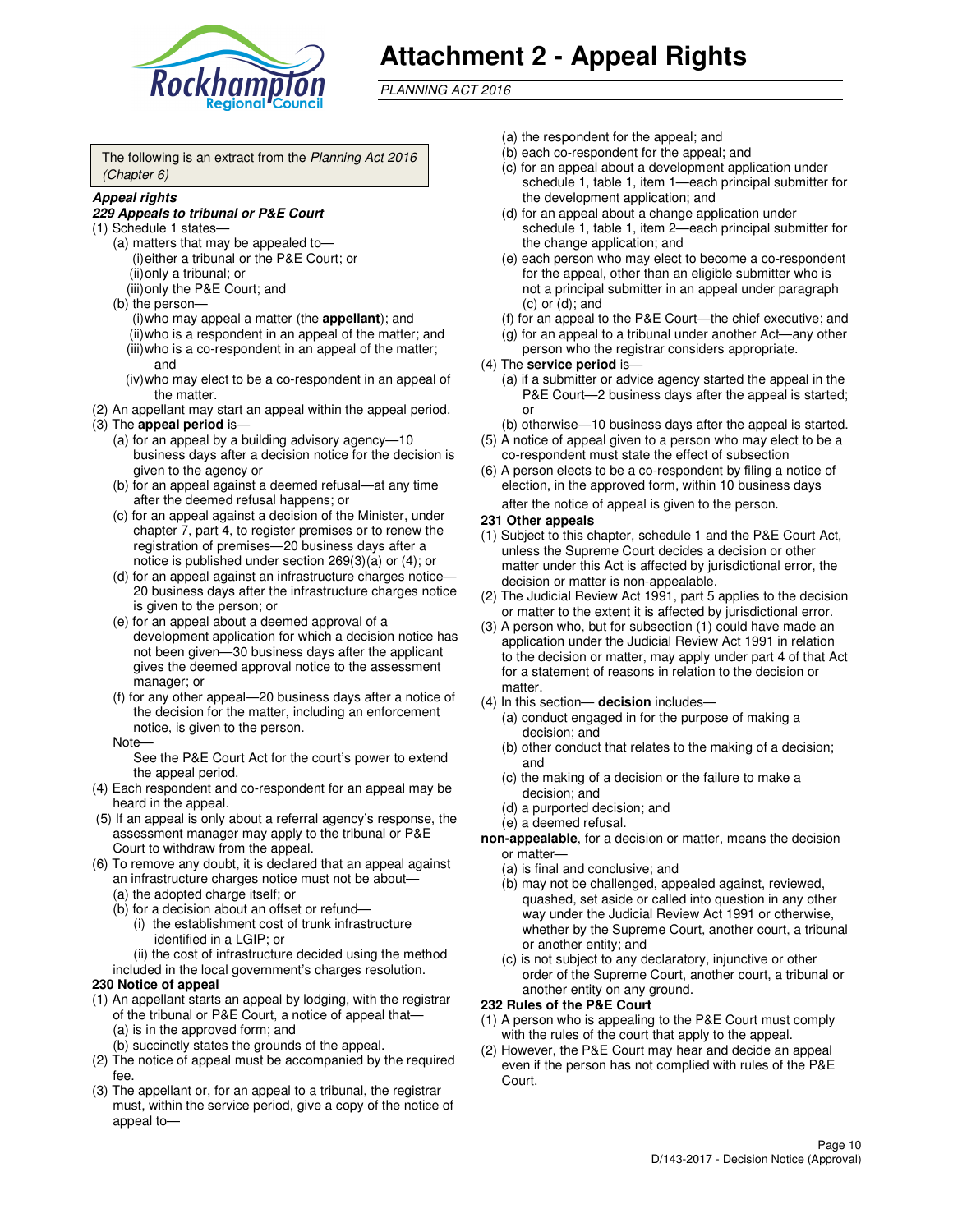

## **Appeal Rights**

PLANNING ACT 2016

## **Schedule 1**

## **Appeals section 229**

- **1 Appeal rights and parties to appeals**
- (1) Table 1 states the matters that may be appealed to—(a) the P&E court; or (b) a tribunal.
- (2) However, table 1 applies to a tribunal only if the matter involves—
	- (a) the refusal, or deemed refusal of a development application, for—
	- (i) a material change of use for a classified building; or
	- (ii) operational work associated with building work, a retaining wall, or a tennis court; or
	- (b) a provision of a development approval for—
	- (i) a material change of use for a classified building; or
- (ii) operational work associated with building work, a retaining wall, or a tennis court; or
	- (c) if a development permit was applied for—the decision to give a preliminary approval for—
		- (i) a material change of use for a classified building; or
		- (ii) operational work associated with building work, a retaining wall, or a tennis court; or
	- (d) a development condition if—
		- (i) the development approval is only for a material change of use that involves the use of a building classified under the Building Code as a class 2 building; and
		- (ii) the building is, or is proposed to be, not more than 3 storeys; and
		- (iii) the proposed development is for not more than 60 sole-occupancy units; or
	- (e) a decision for, or a deemed refusal of, an extension application for a development approval that is only for a material change of use of a classified building; or
	- (f) a decision for, or a deemed refusal of, a change application for a development approval that is only for a material change of use of a classified building; or
	- (g) a matter under this Act, to the extent the matter relates to—
		- (i) the Building Act, other than a matter under that Act that may or must be decided by the Queensland Building and Construction Commission; or
		- (ii) the Plumbing and Drainage Act, part 4 or 5; or
	- (h) a decision to give an enforcement notice in relation to a matter under paragraphs (a) to (g); or
	- (i) a decision to give an infrastructure charges notice; or
	- (j) the refusal, or deemed refusal, of a conversion application; or
	- (k) a matter that, under another Act, may be appealed to the tribunal; or
	- (l) a matter prescribed by regulation.
- (3) Also, table 1 does not apply to a tribunal if the matter
	- involves—
	- (a) for a matter in subsection  $(2)(a)$  to  $(d)$ 
		- (i) a development approval for which the development application required impact assessment; and
		- (ii) a development approval in relation to which the assessment manager received a properly made submission for the development application; or
	- (b) a provision of a development approval about the identification or inclusion, under a variation approval, of a matter for the development.
- (4) Table 2 states the matters that may be appealed only to the P&E Court.
- (5) Table 3 states the matters that may be appealed only to the tribunal.
- (6) In each table—
	- (a) column 1 states the appellant in the appeal; and
	- (b) column 2 states the respondent in the appeal; and
	- (c) column 3 states the co-respondent (if any) in the appeal; and
	- (d) column 4 states the co-respondents by election (if any) in the appeal.
- (7) If the chief executive receives a notice of appeal under section 230(3)(f), the chief executive may elect to be a corespondent in the appeal.

| Table 1<br>Appeals to the P&E Court and, for certain matters, to a tribunal                                                                                                                                                                                                                                                                    |                |                        |                                |  |
|------------------------------------------------------------------------------------------------------------------------------------------------------------------------------------------------------------------------------------------------------------------------------------------------------------------------------------------------|----------------|------------------------|--------------------------------|--|
| 1. Development applications<br>An appeal may be made against-<br>(a) the refusal of all or part of the development application; or<br>(b) the deemed refusal of the development application; or<br>(c) a provision of the development approval; or<br>(d) if a development permit was applied for-the decision to give a preliminary approval. |                |                        |                                |  |
| Column 3<br>Column 2<br>Column 4<br>Column 1                                                                                                                                                                                                                                                                                                   |                |                        |                                |  |
| Appellant                                                                                                                                                                                                                                                                                                                                      | Respondent     | Co-respondent          | Co-respondent by election      |  |
| $(if$ any)<br>$(if$ any)                                                                                                                                                                                                                                                                                                                       |                |                        |                                |  |
| The applicant                                                                                                                                                                                                                                                                                                                                  | The assessment | If the appeal is about | 1 A concurrence agency that is |  |
|                                                                                                                                                                                                                                                                                                                                                | manager        | a concurrence          | not a co-respondent            |  |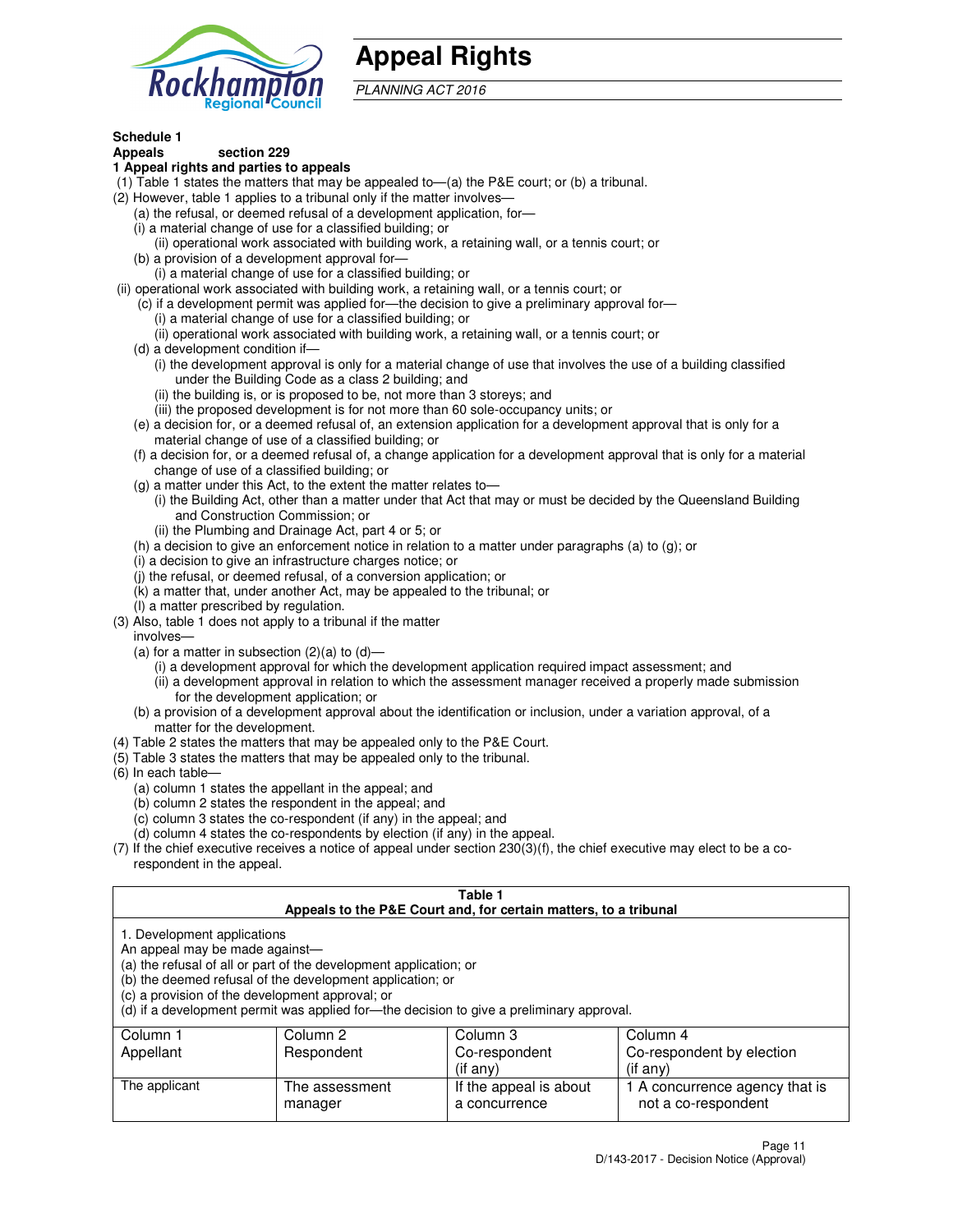|                                                                                                                                                                                                         | Table 1<br>Appeals to the P&E Court and, for certain matters, to a tribunal |                                                                 |                                                                                                                                                                                                                                                                                                                                                 |  |  |
|---------------------------------------------------------------------------------------------------------------------------------------------------------------------------------------------------------|-----------------------------------------------------------------------------|-----------------------------------------------------------------|-------------------------------------------------------------------------------------------------------------------------------------------------------------------------------------------------------------------------------------------------------------------------------------------------------------------------------------------------|--|--|
|                                                                                                                                                                                                         |                                                                             | agency's referral<br>response-the<br>concurrence agency         | 2 If a chosen Assessment<br>manager is the respondent-<br>the prescribed assessment<br>manager<br>3 Any eligible advice agency for<br>the application<br>4 Any eligible submitter for the<br>application                                                                                                                                        |  |  |
| 2. Change applications<br>An appeal may be made against-<br>(b) a deemed refusal of a change application.                                                                                               |                                                                             |                                                                 | (a) a responsible entity's decision for a change application, other than a decision made by the P&E court; or                                                                                                                                                                                                                                   |  |  |
| Column 1<br>Appellant                                                                                                                                                                                   | Column <sub>2</sub><br>Respondent                                           | Column <sub>3</sub><br>Co-respondent<br>(if any)                | Column 4<br>Co-respondent by election<br>(if any)                                                                                                                                                                                                                                                                                               |  |  |
| 1 The applicant<br>2 If the responsible<br>entity is the<br>assessment<br>manager-an<br>affected entity that<br>gave a pre-request<br>notice or response<br>notice                                      | The responsible<br>entity                                                   | If an affected entity<br>starts the appeal-the<br>applicant     | 1 A concurrence agency for the<br>development application<br>2 If a chosen assessment<br>manager is the respondent-<br>the prescribed assessment<br>manager<br>3 A private certifier for the<br>development application<br>4 Any eligible advice agency for<br>the change application<br>5 Any eligible submitter for the<br>change application |  |  |
| 3. Extension applications<br>An appeal may be made against-<br>(a) the assessment manager's decision about an extension application; or<br>(b) a deemed refusal of an extension application.            |                                                                             |                                                                 |                                                                                                                                                                                                                                                                                                                                                 |  |  |
| Column 1<br>Appellant                                                                                                                                                                                   | Column <sub>2</sub><br>Respondent                                           | Column 3<br>Co-respondent<br>(if any)                           | Column 4<br>Co-respondent by election<br>(if any)                                                                                                                                                                                                                                                                                               |  |  |
| 1 The applicant<br>1<br>For a matter other<br>2<br>than a deemed<br>refusal of an<br>extension<br>application $-$ a<br>concurrence<br>agency, other than<br>the chief executive,<br>for the application | The assessment<br>manager                                                   | If a concurrence<br>agency starts the<br>appeal - the applicant | If a chosen assessment<br>manager is the respondent – the<br>prescribed assessment manager                                                                                                                                                                                                                                                      |  |  |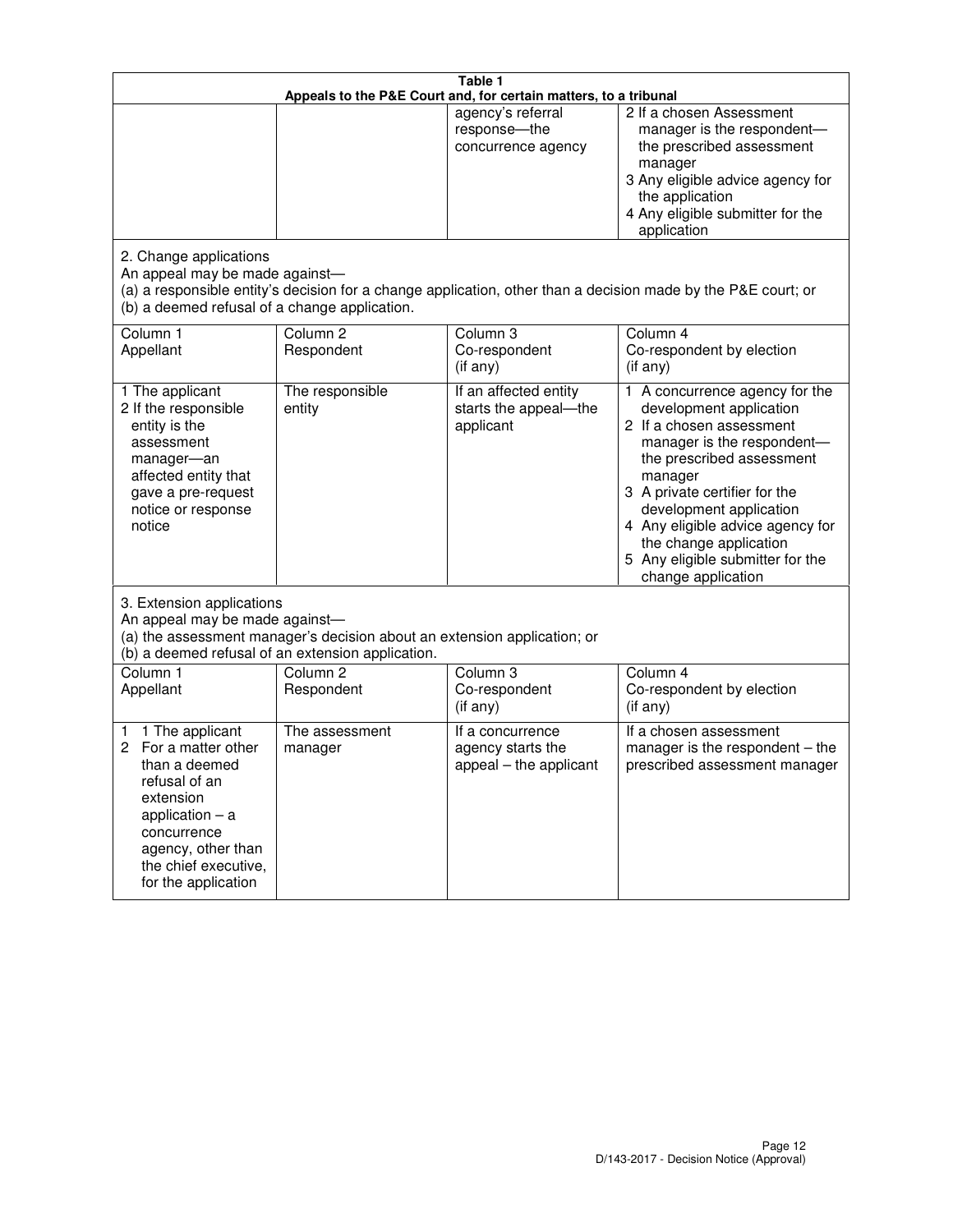#### **Table 1 Appeals to the P&E Court and, for certain matters, to a tribunal**

4. Infrastructure charges notices

An appeal may be made against an infrastructure charges notice on 1 or more of the following grounds

- a) The notice involved an error relating to
	- (i) The application of the relevant adopted charge; or
- Examples of errors in applying an adopted charge
	- The incorrect application of gross floor area for a non-residential development
	- Applying an incorrect 'use category', under a regulation, to the development
		- (i) The working out of extra demands, for section 120; or
		- (ii) An offset or refund; or
- b) The was no decision about an offset or refund; or
- c) If the infrastructure charges notice states a refund will be given the timing for giving the refund; or
- d) The amount of the charge is so unreasonable that no reasonable relevant local government could have imposed the amount.

| Column 1<br>Appellant                                    | Column 2<br>Respondent                                                    | Column 3<br>Co-respondent<br>$($ if any $)$ | Column 4<br>Co-respondent by election<br>$($ if any $)$ |
|----------------------------------------------------------|---------------------------------------------------------------------------|---------------------------------------------|---------------------------------------------------------|
| The person given the<br>Infrastructure charges<br>notice | The local government<br>that gave the<br>infrastructure charges<br>notice |                                             |                                                         |

5. Conversion applications

An appeal may be made against—

(a) the refusal of a conversion application; or

(b) a deemed refusal of a conversion application.

| Column 1<br>Appellant | Column 2<br>Respondent                                                  | Column 3<br>Co-respondent<br>$($ if any $)$ | Column 4<br>Co-respondent by election<br>$($ if any $)$ |  |
|-----------------------|-------------------------------------------------------------------------|---------------------------------------------|---------------------------------------------------------|--|
| The applicant         | The local government<br>to which the conversion<br>application was made |                                             |                                                         |  |

6. Enforcement notices

An appeal may be made against the decision to give an enforcement notice.

| Column 1<br>Appellant                      | Column 2<br>Respondent       | Column 3<br>Co-respondent<br>$($ if any $)$ | Column 4<br>Co-respondent by election<br>(if any)                                                                                                                          |
|--------------------------------------------|------------------------------|---------------------------------------------|----------------------------------------------------------------------------------------------------------------------------------------------------------------------------|
| The person given the<br>enforcement notice | The enforcement<br>authority |                                             | If the enforcement authority is<br>not the local government for<br>the premises in relation to which<br>the offence is alleged to have<br>happened-the local<br>government |

#### **Table 2 Appeals to the P&E Court only**

1. Appeals from tribunal

An appeal may be made against a decision of a tribunal, other than a decision under

section 252, on the ground of—

(a) an error or mistake in law on the part of the tribunal; or

(b) jurisdictional error.

| Column 1<br>Appellant                             | Column 2<br>Respondent                                    | Column 3<br>Co-respondent<br>(if any) | Column 4<br>Co-respondent by election<br>(if any) |
|---------------------------------------------------|-----------------------------------------------------------|---------------------------------------|---------------------------------------------------|
| A party to the<br>proceedings for the<br>decision | The other party to the<br>proceedings for the<br>decision | $\overline{\phantom{a}}$              |                                                   |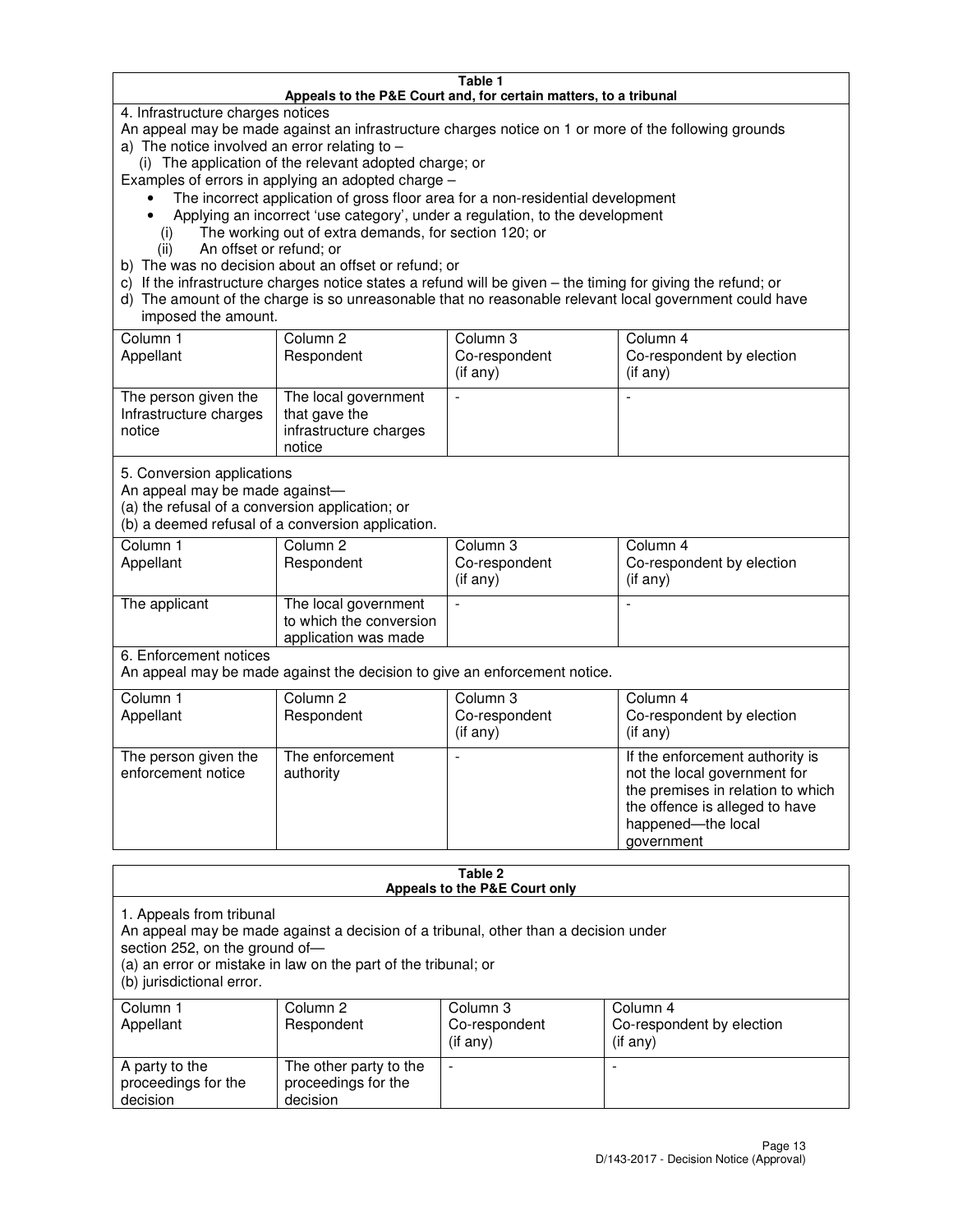#### **Table 2 Appeals to the P&E Court only**

2. Eligible submitter appeals

An appeal may be made against the decision to give a development approval, or an approval for a change application, to the extent that the decision relates to—

(a) any part of the development application for the development approval that required impact assessment; or (b) a variation request.

| Column 1<br>Appellant                                                                                                                                                                                                                                                                                                                                                                                              | Column 2<br>Respondent                                                                                                     | Column 3<br>Co-respondent<br>(i f any)                                                                                   | Column 4<br>Co-respondent by election<br>(i f any)   |
|--------------------------------------------------------------------------------------------------------------------------------------------------------------------------------------------------------------------------------------------------------------------------------------------------------------------------------------------------------------------------------------------------------------------|----------------------------------------------------------------------------------------------------------------------------|--------------------------------------------------------------------------------------------------------------------------|------------------------------------------------------|
| 1 For a development<br>application-an<br>eligible submitter for<br>the development<br>application<br>2 For a change<br>application-an<br>eligible submitter for<br>the change<br>application                                                                                                                                                                                                                       | 1 For a development<br>application-the<br>assessment<br>manager<br>2 For a change<br>application-the<br>responsible entity | 1 The applicant<br>2 If the appeal is<br>about a concurrence<br>agency's referral<br>response--the<br>concurrence agency | Another eligible<br>submitter for the<br>application |
| 3. Eligible submitter and eligible advice agency appeals<br>An appeal may be made against a provision of a development approval, or failure to<br>include a provision in the development approval, to the extent the matter relates to-<br>(a) any part of the development application or the change application, for the development approval, that<br>required impact assessment; or<br>(b) a variation request. |                                                                                                                            |                                                                                                                          |                                                      |
| Column 1                                                                                                                                                                                                                                                                                                                                                                                                           | Column <sub>2</sub>                                                                                                        | Column 3                                                                                                                 | Column 4                                             |
| Appellant                                                                                                                                                                                                                                                                                                                                                                                                          | Respondent                                                                                                                 | Co-respondent<br>(if any)                                                                                                | Co-respondent by election<br>(i f any)               |
| 1 For a development<br>application-an<br>eligible submitter for                                                                                                                                                                                                                                                                                                                                                    | 1 For a development<br>application-the<br>assessment                                                                       | 1 The applicant<br>2 If the appeal is<br>about a concurrence                                                             | Another eligible submitter for the<br>application    |

agency's referral response—the concurrence agency

change application 4. Compensation claims

the development application 2 For a change application—an eligible submitter for

the change application 3 An eligible advice agency for the development application or

An appeal may be made against—

(a) a decision under section 32 about a compensation claim; or

manager 2 For a change application—the responsible entity

(b) a decision under section 265 about a claim for compensation; or

(c) a deemed refusal of a claim under paragraph (a) or (b).

| Column 1<br>Appellant                      | Column 2<br>Respondent                                 | Column 3<br>Co-respondent<br>(if any) | Column 4<br>Co-respondent by election<br>$($ if any $)$ |
|--------------------------------------------|--------------------------------------------------------|---------------------------------------|---------------------------------------------------------|
| A person dissatisfied<br>with the decision | The local<br>government to which<br>the claim was made | -                                     |                                                         |
| 5. Registered premises                     |                                                        |                                       |                                                         |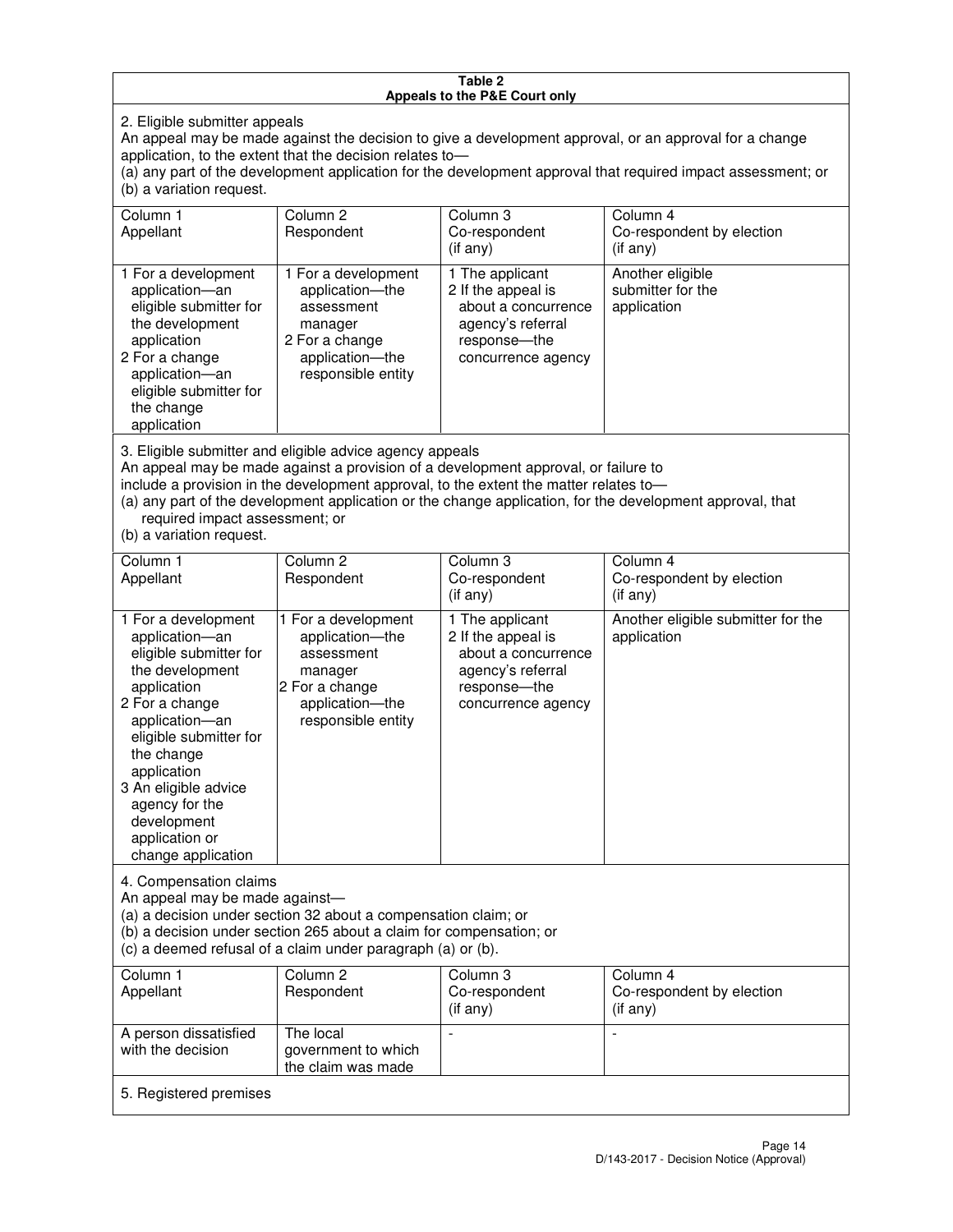| Table 2<br>Appeals to the P&E Court only                                                                                                                                                                                                                                                             |                                                                                                                                                                                                                                                                                  |                                                  |                                                                                                                                                                             |  |  |
|------------------------------------------------------------------------------------------------------------------------------------------------------------------------------------------------------------------------------------------------------------------------------------------------------|----------------------------------------------------------------------------------------------------------------------------------------------------------------------------------------------------------------------------------------------------------------------------------|--------------------------------------------------|-----------------------------------------------------------------------------------------------------------------------------------------------------------------------------|--|--|
| An appeal may be made against a decision of the Minister under chapter 7, part 4.                                                                                                                                                                                                                    |                                                                                                                                                                                                                                                                                  |                                                  |                                                                                                                                                                             |  |  |
| Column 1<br>Appellant                                                                                                                                                                                                                                                                                | Column <sub>2</sub><br>Respondent                                                                                                                                                                                                                                                | Column <sub>3</sub><br>Co-respondent<br>(if any) | Column <sub>4</sub><br>Co-respondent by election<br>(if any)                                                                                                                |  |  |
| 1 A person given a<br>decision notice about<br>the decision<br>2 If the decision is to<br>register premises or<br>renew the<br>registration of<br>premises-an owner<br>or occupier of<br>premises in the<br>affected area for the<br>registered premises<br>who is dissatisfied<br>with the decision | <b>The Minister</b>                                                                                                                                                                                                                                                              |                                                  | If an owner or occupier starts the<br>appeal – the owner of the<br>registered premises                                                                                      |  |  |
| 6. Local laws<br>development; or                                                                                                                                                                                                                                                                     | An appeal may be made against a decision of a local government, or conditions applied,<br>under a local law about-<br>(a) the use of premises, other than a use that is the natural and ordinary consequence of prohibited<br>(b) the erection of a building or other structure. |                                                  |                                                                                                                                                                             |  |  |
| Column 1<br>Appellant                                                                                                                                                                                                                                                                                | Column <sub>2</sub><br>Respondent                                                                                                                                                                                                                                                | Column 3<br>Co-respondent<br>(if any)            | Column $\overline{4}$<br>Co-respondent by election<br>(if any)                                                                                                              |  |  |
| A person who-<br>(a) applied for the<br>decision; and<br>(b) is dissatisfied with<br>the decision or<br>conditions.                                                                                                                                                                                  | The local government                                                                                                                                                                                                                                                             |                                                  |                                                                                                                                                                             |  |  |
| Table 3<br>Appeals to the tribunal only                                                                                                                                                                                                                                                              |                                                                                                                                                                                                                                                                                  |                                                  |                                                                                                                                                                             |  |  |
| 1. Building advisory agency appeals<br>An appeal may be made against giving a development approval for building work to the extent the building<br>work required code assessment against the building assessment provisions.                                                                         |                                                                                                                                                                                                                                                                                  |                                                  |                                                                                                                                                                             |  |  |
| Column 1<br>Appellant                                                                                                                                                                                                                                                                                | Column <sub>2</sub><br>Respondent                                                                                                                                                                                                                                                | Column 3<br>Co-respondent<br>(if any)            | Column 4<br>Co-respondent by election<br>(if any)                                                                                                                           |  |  |
| A building advisory<br>agency for the<br>development application<br>related to the approval                                                                                                                                                                                                          | The assessment<br>manager                                                                                                                                                                                                                                                        | The applicant                                    | 1 A concurrence agency for the<br>development application<br>related to the approval<br>2 A private certifier for the<br>development application<br>related to the approval |  |  |
| 3. Certain decisions under the Building Act and the Plumbing and Drainage Act<br>An appeal may be made against a decision under-<br>(a) the Building Act, other than a decision made by the Queensland Building and Construction Commission; or<br>(b) the Plumbing and Drainage Act, part 4 or 5.   |                                                                                                                                                                                                                                                                                  |                                                  |                                                                                                                                                                             |  |  |
| Column 1<br>Appellant                                                                                                                                                                                                                                                                                | Column <sub>2</sub><br>Respondent                                                                                                                                                                                                                                                | Column 3<br>Co-respondent<br>(if any)            | Column 4<br>Co-respondent by election<br>(if any)                                                                                                                           |  |  |